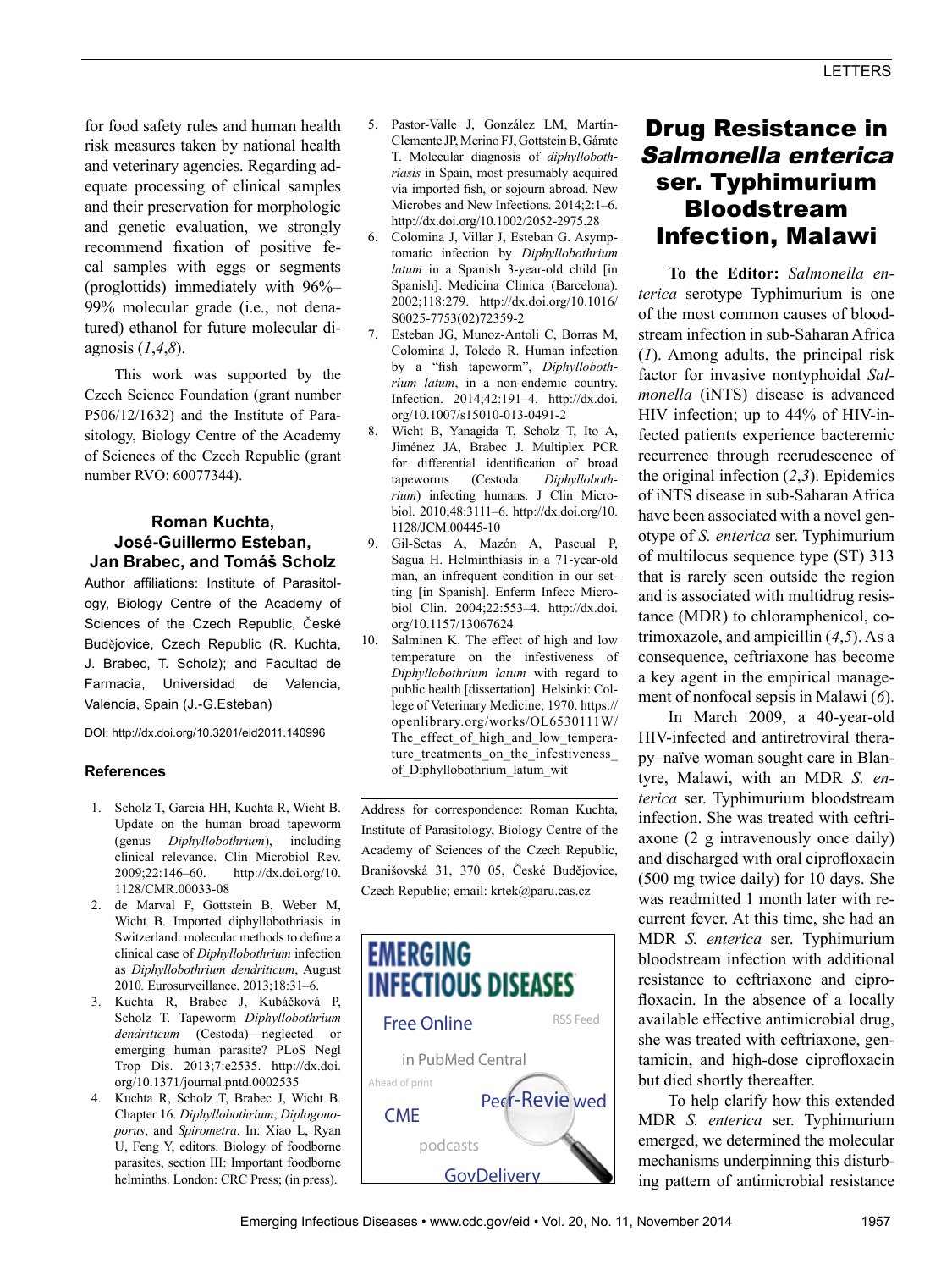## LETTERS

(online Technical Appendix, http:// wwwnc.cdc.gov/EID/article/20/11/14- 1175-Techapp1.pdf)). We conducted phenotypic drug susceptibility testing by disk diffusion on *S. enterica* ser. Typhimurium strains A54285 (initial presentation) and A54560 (recurrence); both isolates were resistant to ampicillin, chloramphenicol, and cotrimoxazole, but A54560 exhibited additional resistance to ceftriaxone, ciprofloxacin, and tetracycline.

Paired-end sequencing of isolates A54285 (European Nucleotide Archive [ENA] accession number ERS035867) and A54560 (ENA accession no. ERS035866) that were cultured 1 month apart showed no differences between the conserved regions of these genomes (Figure). The similarity of these *S. enterica* ser.

Typhimurium genomes strongly suggests that this recrudescence occurred after incomplete clearance of the first infection; although re-infection from the same source is unlikely, it cannot be excluded. Comparison of the accessory genomes, however, showed an additional 300 kb DNA in A54560.

Plasmid extraction and gel electrophoresis of genomic DNA identified a plasmid migrating in the gel to a position approximately equivalent to 120 kb, the size of ST313 virulence plasmid pSLT-BT in both strains, but no 300-kb plasmid was visualized in the ceftriaxone- and ciprofloxacinresistant strain (A54560, data not shown), possibly because of the difficulty large plasmids have entering standard 1% agarose gels. However, ceftriaxone resistance was mobilized

to *Escherichia coli* by conjugation at a frequency  $6.5 \times 10^{-2}$  transconjugants per donor at 26°C. This frequency dropped dramatically to  $\approx$ 1  $\times 10^{-7}$  transconjugants per donor when conjugation was performed at 37°C. The presence of an IncHI2 plasmid in the transconjugants was confirmed by PCR for the IncHI2 region (*7*), and drug susceptibility testing confirmed that transconjugant clones acquired resistance to ceftriaxone, ciprofloxacin, and tetracycline.

These data confirm the presence of an extended-spectrum b-lactamase (ESBL)–producing IncHI2 plasmid in strain A54560 that is capable of conjugative transfer and suggest that the plasmid might have been acquired by residual index strain within the patient by transfer from an unknown donor



Figure. Midpoint-rooted phylogenetic tree of published whole-genome sequence data from D23580-like *Salmonella enterica* serotype Typhimurium sequence type 313s from Malawi based on 204 informative single-nucleotide polymorphisms. A54285 and A54560, highlighted in gray, are indistinguishable. Scale bar indicates nucleotide substitutions per site.